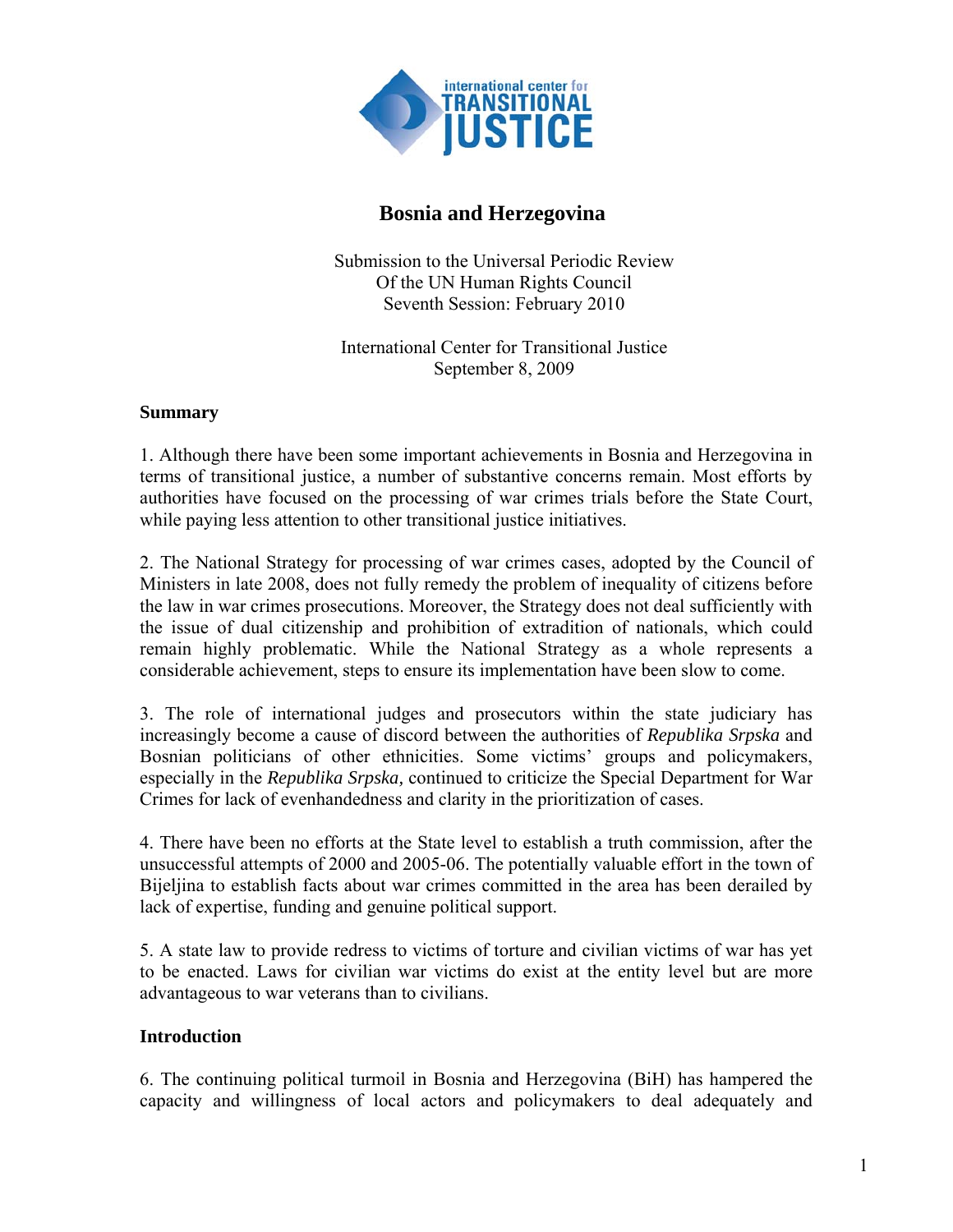comprehensively with the legacy of the conflict of the nineties. Moreover, the forthcoming 2010 general elections constitute an unfortunate excuse for policymakers not to tackle the sensitive issues of the past. Additionally, the Prime Minister of the *Republika Srpska* has opposed the strengthening of state institutions in an effort to consolidate the powers of his entity. Most of the efforts by the authorities have focused on the processing of war crimes trials before the State Court, leaving aside other transitional justice initiatives.

### **Substantive Issues and Concerns**

### *War Crimes Trials*

### *National strategy for processing war crimes cases*

7. The National Strategy for processing of war crimes cases, adopted by the Council of Ministers of Bosnia and Herzegovina on 29 December 2008, does not fully remedy the problem of inequality of citizens before the law in war crimes prosecutions. It is a matter of concern that the Criminal Code of the Former Yugoslavia can still be applied at the entity level, for cases initiated before 1 March 2003. This code, unlike the Criminal Code of BiH applied before the State Court, does not include jurisdiction over crimes against humanity or command responsibility. Moreover, for similar crimes, the maximum punishment envisaged is less onerous than the punishment envisaged by the state-level code. The current practice is contrary to the ruling of the Constitutional Court of BiH in the *Maktouf* case (30 March 2007) recommending harmonization of the application of the law.

8. Regional cooperation in war crimes proceedings has greatly improved with the ratification of cooperation agreements among states in the region. However, the issue of dual citizenship and prohibition of extradition of nationals is not sufficiently dealt with in the National Strategy and could therefore allow a number of perpetrators to escape prosecutions using porous borders.

9. While the National Strategy represents a considerable achievement, steps to ensure its implementation have been slow to come. The President of the State Court listed several implementation problems, including the failure to amend the Criminal Procedure Act of BiH, the failure to adjust budgets at state and entity levels, and the failure to create a network of support for witnesses and victims throughout BiH.<sup>[1](#page-1-0)</sup>.

### *War crimes trials developments*

10. The role of international judges and prosecutors within the state judiciary has increasingly become a cause of discord between the authorities of *Republika Srpska* and Bosnian politicians of other ethnicities. The presence of internationals to share their experience and knowledge with their national counterparts has proven to be of crucial importance. Although their mandate is to expire by the end of 2009, a fixed deadline will not take into account actual developments and needs. On 25 February 2009, the High Judicial and Prosecutorial Council (HJPC) adopted a formal opinion supporting the continued presence of the international judges and prosecutors, in a reduced form (up to six international judges and only in the Appeals Divisions of the War Crimes Chamber;

<span id="page-1-0"></span> 1 See op-ed for the Balkans Investigative and Reporting Network on http://www.bim.ba/en/173/10/20794/.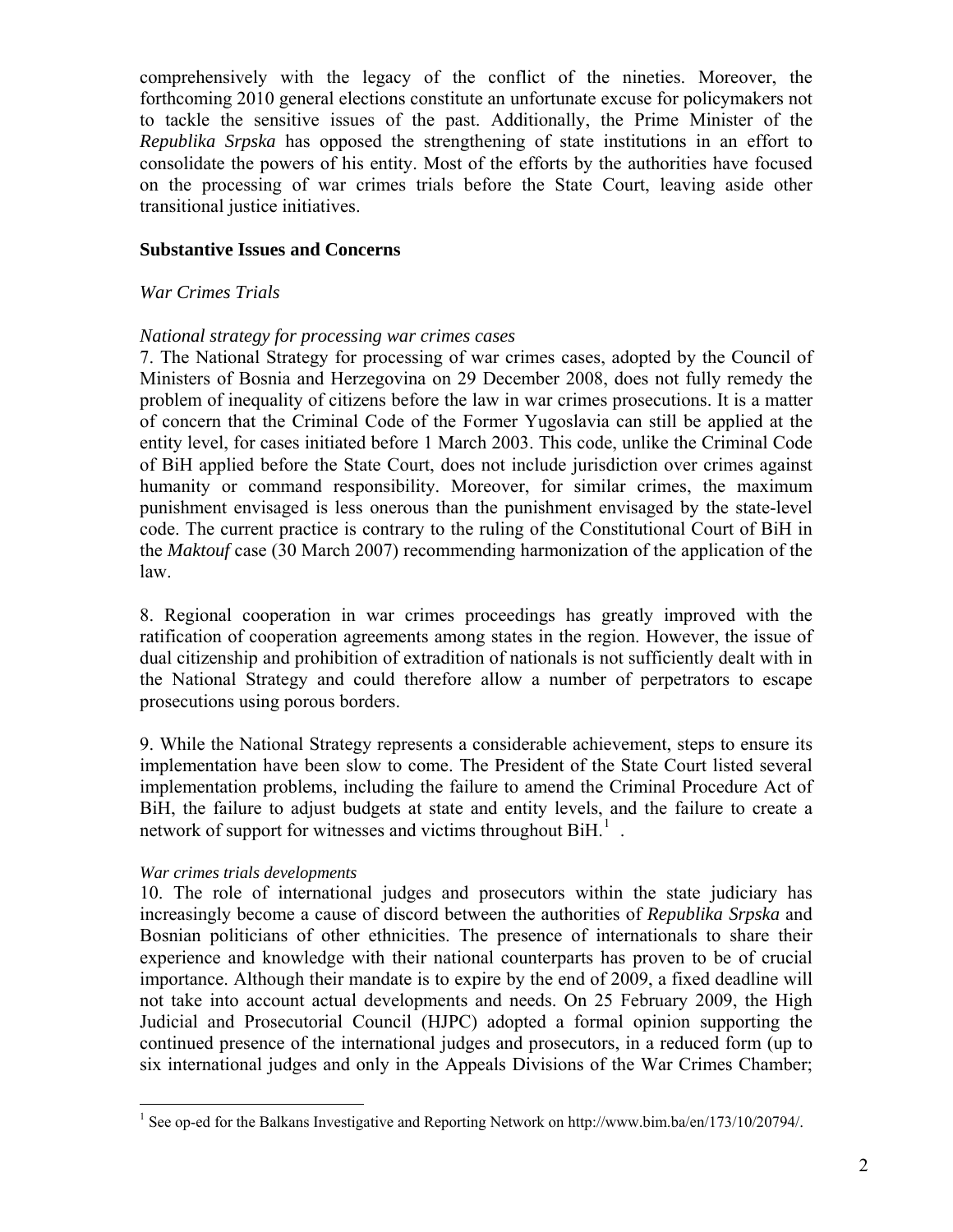no specifics about the number of international prosecutors). However, the authorities in *Republika Srpska* have announced opposition to renewal of the mandate of the internationals after 2009.

11. Some victims' groups and policymakers continued to criticize the Special Department for War Crimes for lack of evenhandedness and clarity in the prioritization of cases. In particular, victims and politicians in the *Republika Srpska* complained that the Department has neglected crimes against ethnic Serbs. However, the ratio of prosecuted crimes against ethnic Serbs does not appear disproportionate when measured against the overall numbers of civilian and military casualties of the Bosnian conflict. Of the sixty trials up to July 2009, nine concerned crimes committed against ethnic Serbs; six of those trials resulted in convictions, and three in acquittal. In the closing months of 2008, the Department completed the mapping of the crimes committed in BiH, which should ensure that the most important crimes, committed against members of all three constituent peoples are given due consideration by the Department in the coming years.

12. The court continued frequent use of witness protective measures that do not always appear warranted and arguably impinge on the legitimate interest of the public to follow the proceedings, in particular when the public is excluded from the entire session

13. There have been some improvements in the outreach activities of the War Crimes Chamber. Journalists have now greater access to Court's outreach officials, but no regular press briefings are held, in spite of long-time requests by the local media.

## *Truth-seeking*

14. There have been no efforts at the State level to establish a truth commission, after the unsuccessful attempts in 2000 and 2005-06. A potentially valuable effort at the local level to establish facts about the war crimes committed in the area has been derailed by lack of expertise, funding and genuine political support. A truth commission, with a four-year mandate, was set up in the town of Bijeljina in 2007 by a decision of the municipality. Two public hearings were held, both in 2008. However, in March 2009 the commission effectively ceased to work due to resignation of most of its members, without being formally disbanded. Problems leading to the demise of the commission included lack of statute, presence in the commission of the commander of the notorious detention camp Batković, lack of funding, and disagreement among the members of the commission about the scope of its work.

## *Reparations*

15. Laws to provide reparations for civilian war victims do exist at the entity level. The law of the Federation of Bosnia and Herzegovina provides that a civilian must have a disability rate of 60% to receive benefits (against 20% for a disabled war veteran), as does the law of the *Republika Srpska*. A civilian victim in the Federation receives monthly compensation amounting to 70% of the compensation for a disabled war veteran with identical injuries, while the amount for a civilian in *Republika Srpska* is even lower (approximately 60%). In *Republika Srpska*, the original deadline for submission of reparation claims expired in 2001. In July 2007, the law was amended to allow for submission of claims within a five-month period. As of June 2009, the relevant ministry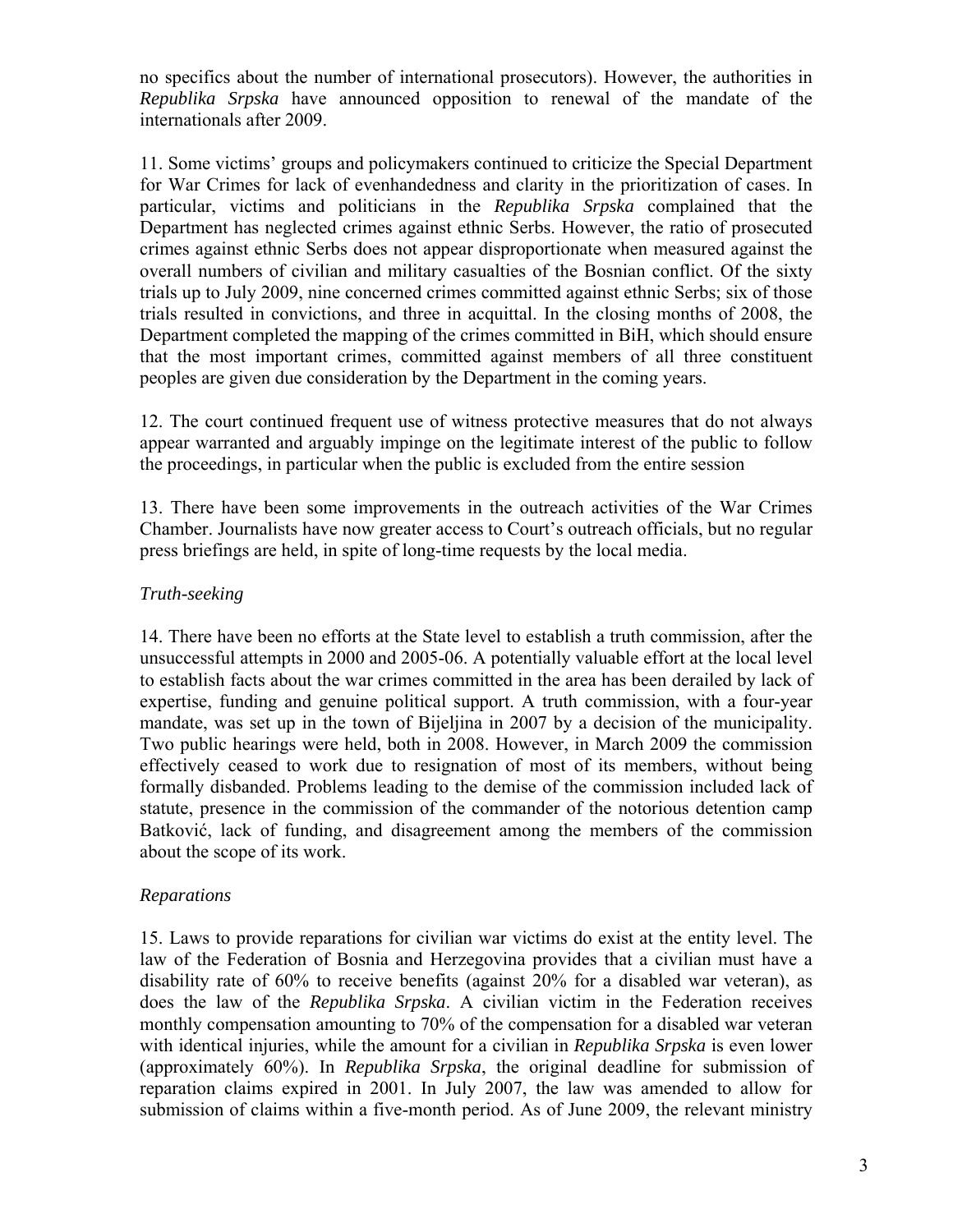had still not passed decisions on these applications submitted in 2007. The attempts in 2006 to enact a state law to provide redress to victims of torture and civilian victims of war failed, and there has been no progress so far by the Ministry for Human Rights and Refugees to renew the efforts. Such a law would harmonize the categories of victims, lay out the procedures and criteria for establishing their victim status and define their rights.

## **Achievements and Best Practice**

### *War Crimes Prosecutions*

16. War crimes trials in BiH continued to unfold before the State Court and the jurisdictions of the entities. The present submission addresses only the former. $2$  Both the War Crimes Chamber of the Court of BiH (War Crimes Chamber) and the Special Department for War Crimes of the Prosecutor's Office of BiH operated with efficiency. Between 2005 and July 2009, the court has issued 48 judgments, of which 30 have become final. Twelve first-instance trials were ongoing before the Court at the time of this writing (end of July 2009). The staff in both institutions displayed competence and professionalism in fulfilling their duties.

17. The National Strategy for processing of war crimes cases, adopted in late 2008, aims to deal effectively and consistently with the enormous backlog of war crimes cases awaiting investigations in BiH. The Strategy provides a systematic approach to solving the problem of the large number of war crimes cases in the courts and prosecutors' offices. The Strategy refers to an estimated 10,000 suspects, of whom about 6,000 are under active investigation. It sets 7 years as the time needed to prosecute the most complex and highest priority cases, and 15 years the time required for the other cases. Priority is thus given to the most responsible perpetrators for the most serious crimes.

18. The approach to all war crimes cases will be standardized according to harmonized and defined 'complexity criteria'. In order to face the large number of cases, the strategy relies heavily on entity jurisdictions, to which the state judiciary can transfer cases of lesser complexity. In such cases, entity jurisdiction may be obliged to apply the national criminal code to ensure consistency. The state judiciary can also request the entity jurisdictions to transfer a case to the state level if the case is highly complex. Otherwise, the jurisdiction of the entity will prosecute war crimes cases applying the Criminal Code of the Former Yugoslavia, applicable at the time of the crime.

19. The War Crimes Chamber continued its transformation from a hybrid jurisdiction into a court entirely run by nationals. By the end of 2008, all trial chambers consisted of two Bosnian judges and one international, a reversal of ratio from the previous years. The sizing down of the number of international prosecutors proceeded at a slower pace.

## *Regional Initiative*

 $\overline{a}$ 

20. In October 2008, more than 100 non-governmental organizations and victims' groups from all parts of the former Yugoslavia formed a Coalition for a Regional Commission

<span id="page-3-0"></span><sup>2</sup> See ICTJ report *The War Crimes Chamber in Bosnia and Herzegovina: From Hybrid to Domestic Court*  (October 2008) at [http://www.ictj.org/images/content/1/0/1088.pdf.](http://www.ictj.org/images/content/1/0/1088.pdf)